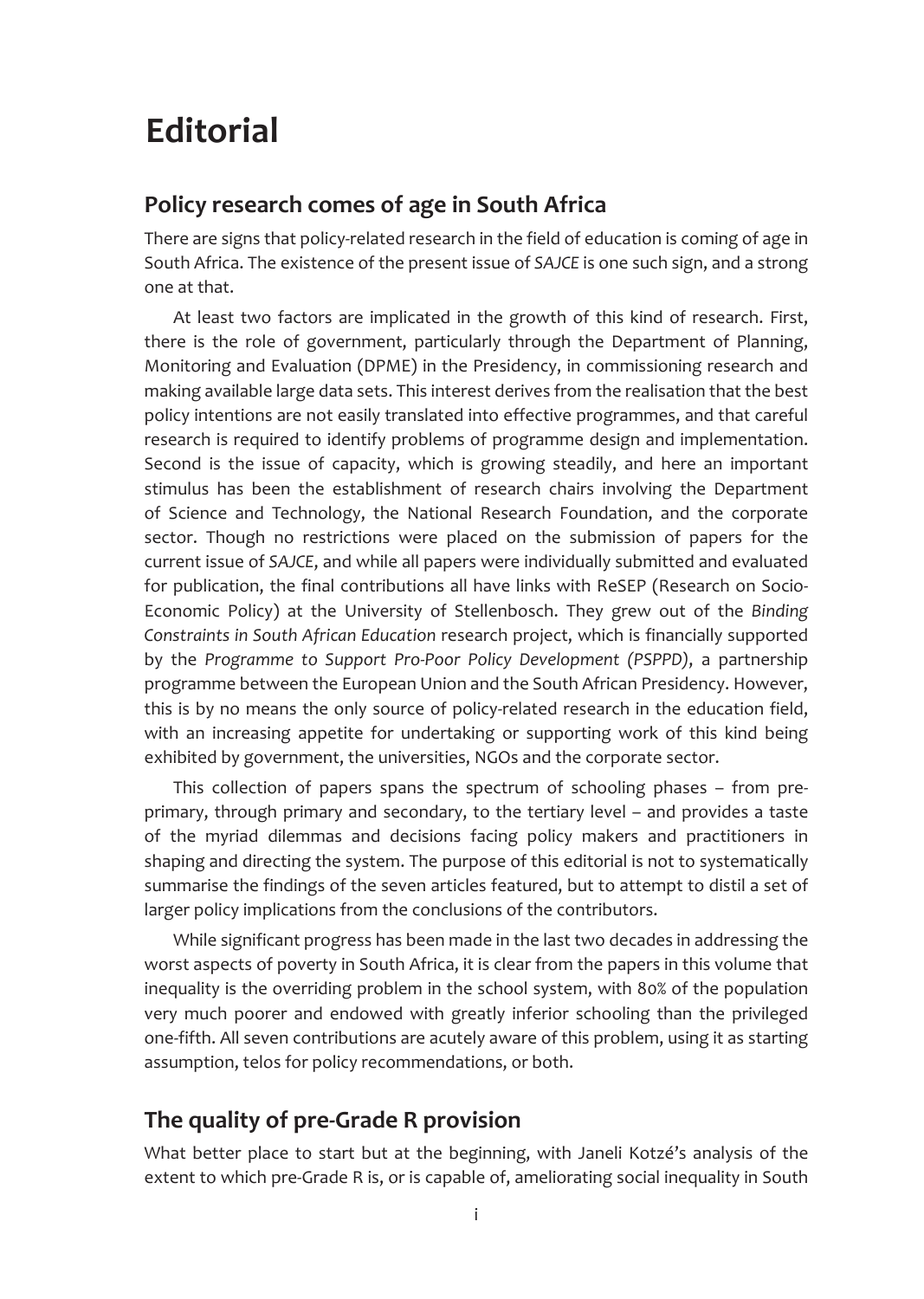Africa. Her conclusion: not under present circumstances, which are characterised by very rapid quantitative expansion, generally of very poor quality. This brings us face to face with a classic dilemma in making public policy, often posed as a choice between pursuing the goals of equity versus those of efficiency. This is a feature that characterises all levels and spheres of education in the country. Kotzé motivates for the importance of the pre-school phase, drawing from the research literature, which concurs on the critical importance of nutrition and stimulation during the first 1 000 days for cognitive and non-cognitive development. Assuming this to be true, then there is a serious challenge for policy makers to intervene to ensure that every learner receives adequate attention. Kotzé's conclusion is that, currently, increasing provision is being achieved at the expense of quality. Besides the trade-off between quantity and quality, the policy maker is also faced with a challenge of silo planning. A major challenge in offering quality education in the pre-Grade R phase requires that the Departments of Health, Basic Education and Social Development collaborate in order to offer the full suite of interventions needed to have an impact.

A key recommendation of the National Development Plan (NDP) is to expand preschool provision. In order to assess the extent to which this recommendation is being put into effect, the DPME recently commissioned an evaluation of the impact of Grade R attendance on learner progress through the Foundation Phase. The study concluded that impact was only discernible for children attending Quintile 5 and, to a lesser extent, Quintile 4 schools (Van der Berg, Girdwood, Shepherd et al 2013). Thus, the rapid roll-out of Grade R provision is, in effect, exacerbating inequity if schools themselves are unable to take advantage of the Grade R intervention. Kotzé's study in the present volume extends these findings to the pre-Grade R phase, providing a great deal of useful detail about the problems of implementation faced at the institutional level.

A second point arising from Kotzé's study that goes beyond the specific context of its phase location is the importance of initial teacher education (ITE) to the quality of provision. This would seem so obvious as to be beyond comment, yet the public debate about schooling seems little concerned with the extent to which ITE adequately equips teachers for effective classroom practice, despite a growing body of evidence to indicate significant shortcomings in this regard.

## **The growth of educational inequality in the Foundation Phase (FP)**

In the second paper showcased here Servaas van der Berg uses data from the Annual National Assessment (ANA) tests to provide more detail to the familiar bimodal distribution of South African test scores. The paper contains much useful policy advice concerning the improvement of this initiative. In particular, by tracing ANA scores across grades by quintile, he shows that the patterns of inequity seen at school exit level have largely been set by Grade 4, graphically emphasising the urgency of the need to change teaching and learning practices in the Foundation Phase (FP) and earlier.

In support of this finding, Beshartie and Tsotsotso (2015), in their meta-analysis of education interventions in South Africa, show that the effect sizes of programmes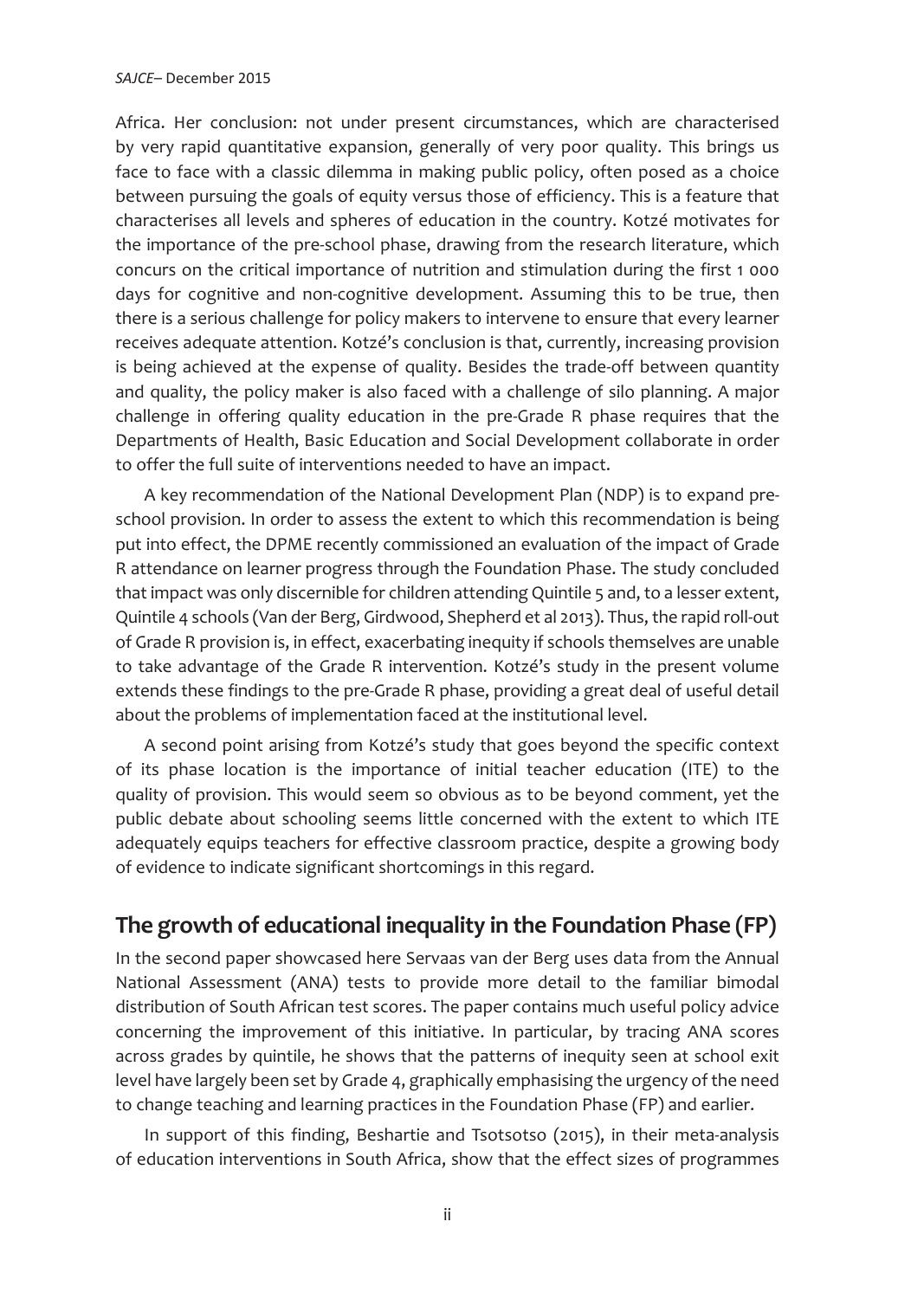directed at the FP are significantly higher than those for any other level, indicating the greater impact of interventions in the first three years compared with those in later phases. As Van der Berg points out, had policy makers considered this lesson prior to designing a major intervention for Grade 9 teachers in 2015, costly government interventions might have been better directed towards the early grades than towards exercises such as the '1 + 4' programme currently focused on Grades 8 and 9. The disjunction between research findings and policy decisions signalled by this example raises its head in almost every one of the papers in this issue.

#### **Reading: The 'fulcrum of academics'**

While van der Berg employs graphical depictions of the ANA data over time to provide a new perspective on the most fundamental problem in South African society – socio-economic inequity reproduced by schools – in their contribution Kim Draper and Nic Spaull illuminate the mechanism through which this vicious cycle is achieved. The authors use NEEDU data from 4 667 Grade 5 learners in 214 rural schools spread across the country. They show that 41% of Grade 5 children are reading at a fluency level below 40 words per minute, the threshold below which they cannot understand what they are reading. Almost all of these non-readers (88%) scored less than 20% on the comprehension test, while only 6% of the sample scored above 60%.

This is an important paper for at least three reasons. First, it draws attention to what must be the most urgent priority, not only in the Foundation Phase, but throughout the system, since

[r]eading is the fulcrum of academics, the pivotal process that stabilizes and leverages children's opportunities to success and become reflective, independent learners.

> Good, Simmons & Smith 1998:45, in Draper & Spaull, present volume

Second, Draper and Spaull's contribution is an outstanding example of collaboration between the public and private sectors, which in turn may be seen as an indication of the growing maturity of policy-focused research in the country.

Third, the authors conclude with two sets of recommendations that amplify and extend some of the NEEDU conclusions (NEEDU 2014a; 2014b). Calling for a programme to develop appropriate norms for assessing reading fluency, particularly for English Second Language (ESL) learners, the authors take further the debate on appropriate reading norms for South African English First Additional Language (EFAL) learners, concluding that a benchmark of 90-100 WCPM in English in Grade 5 in South Africa is a good starting point.

A final policy recommendation made by Draper and Spaull concerns reading pedagogy and how it may be improved. Here the authors illustrate just how far we are from developing, let alone implementing, an effective method for teaching reading and writing in the FP, calling for fundamental research into, and an evidence-based approach to, this quest. Inevitably, the logic of their argument goes back to pose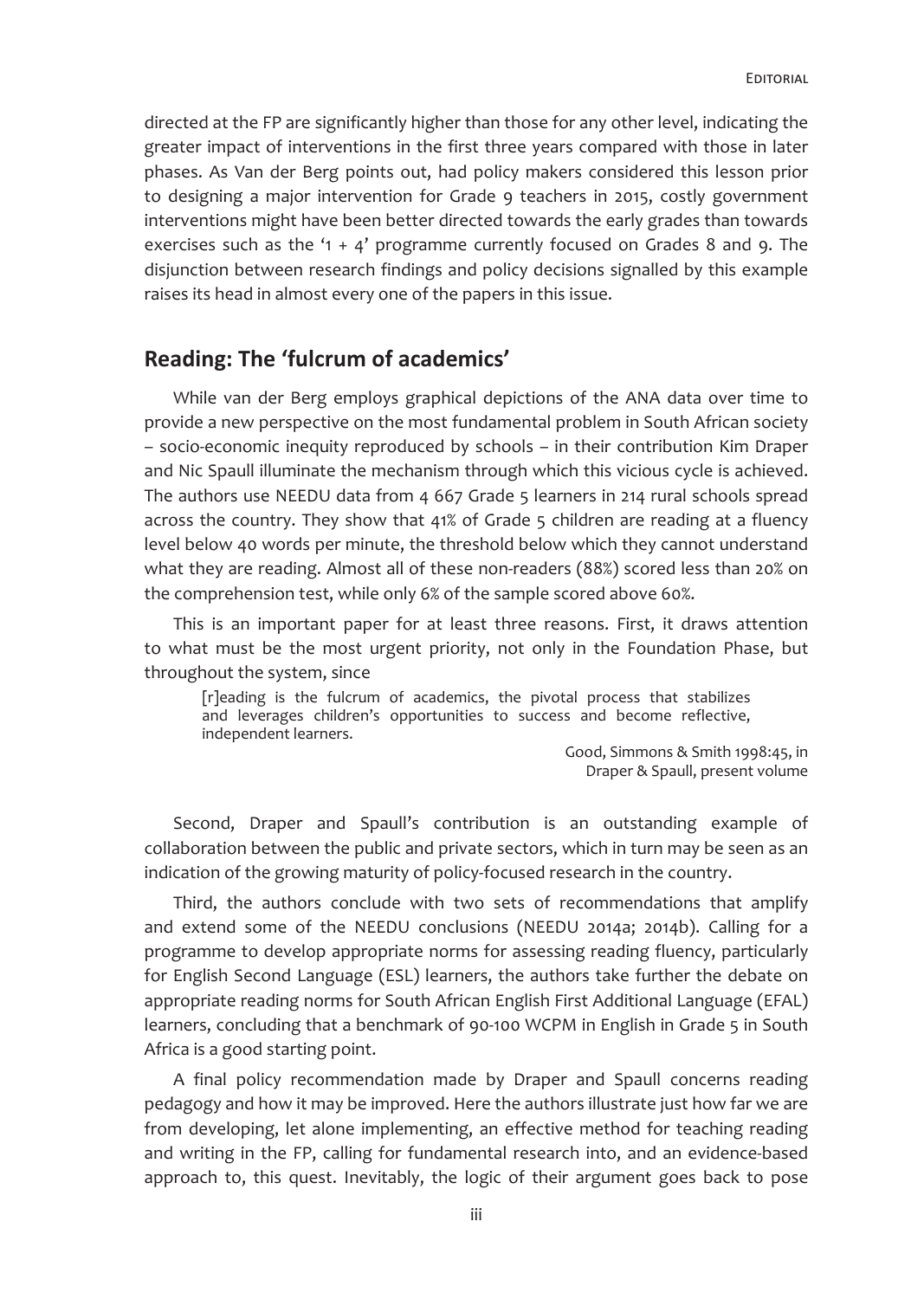fundamental questions to the ITE sector about the extent to which the universities are providing new teacher graduates with the requisite skills in literacy instruction.

# **Assessment in Grade 12**

Moving the focus to high schools, Debra Shepherd and Servaas van der Berg look at the correlations between learner scores in the National Senior Certificate (NSC) exams and the continuous assessment (CASS) marks allocated by their teachers. The authors find wide discrepancies between the two scores, with a preponderance towards inflated CASS scores, commonly as high as 20 to 30 percentage points above the NSC marks. While much of this is probably due to teachers inflating CASS scores in the hope of improving the performance of their learners, it seems that many teachers simply do not have the requisite grasp of their subjects to pitch their assessment practices to the standards defined by the curriculum. The obvious lessons for policy and practice are that a primary focus in educator professional development should be placed on equipping teachers, school leaders and systems-level officials with the capacity to analyse test scores and utilise the results to improve pedagogy. This is an important reason for retaining the ANA programme as an aid to communicating curriculum standard to teachers and informing the teaching and learning process.

A second policy lesson for the higher education sector implicit in the contributions of both Shepherd and Van der Berg, and Draper and Spaull highlights the growing importance of the technical aspects of assessment, and the need to provide systematic training to instructional leaders and teachers alike in basic psychometric procedures and how they may be used to inform instruction.

# **The key role of school principals**

There is universal agreement about the importance of leadership to the quality of education provided by a school, whatever the level. This is the issue addressed by Gabi Wills in her examination of the demographic characteristics of the country's principal cohort. She emphasises the importance of making the right choice in selecting a principal: in the context of low levels of principal mobility and high tenure, the leadership trajectory of the average school is established for nearly a decade with each new principal placement. Yet, Wills concedes, research to date has, at best, found a weak relationship between school performance and the quality of school leadership, as measured by means of traditional academic qualifications and years of service of the principal. This finding implies that research indicators and instruments used to assess principal quality do not measure the most important factors contributing to performance. This might be a reason for the inconclusive findings of much of the research literature on school leadership and management. If this is true, then Wills' description of the performance management system for principals as ineffectual is not surprising: if the research literature cannot identify indicators of good practice, then how can we measure performance? The implications of these uncertainties for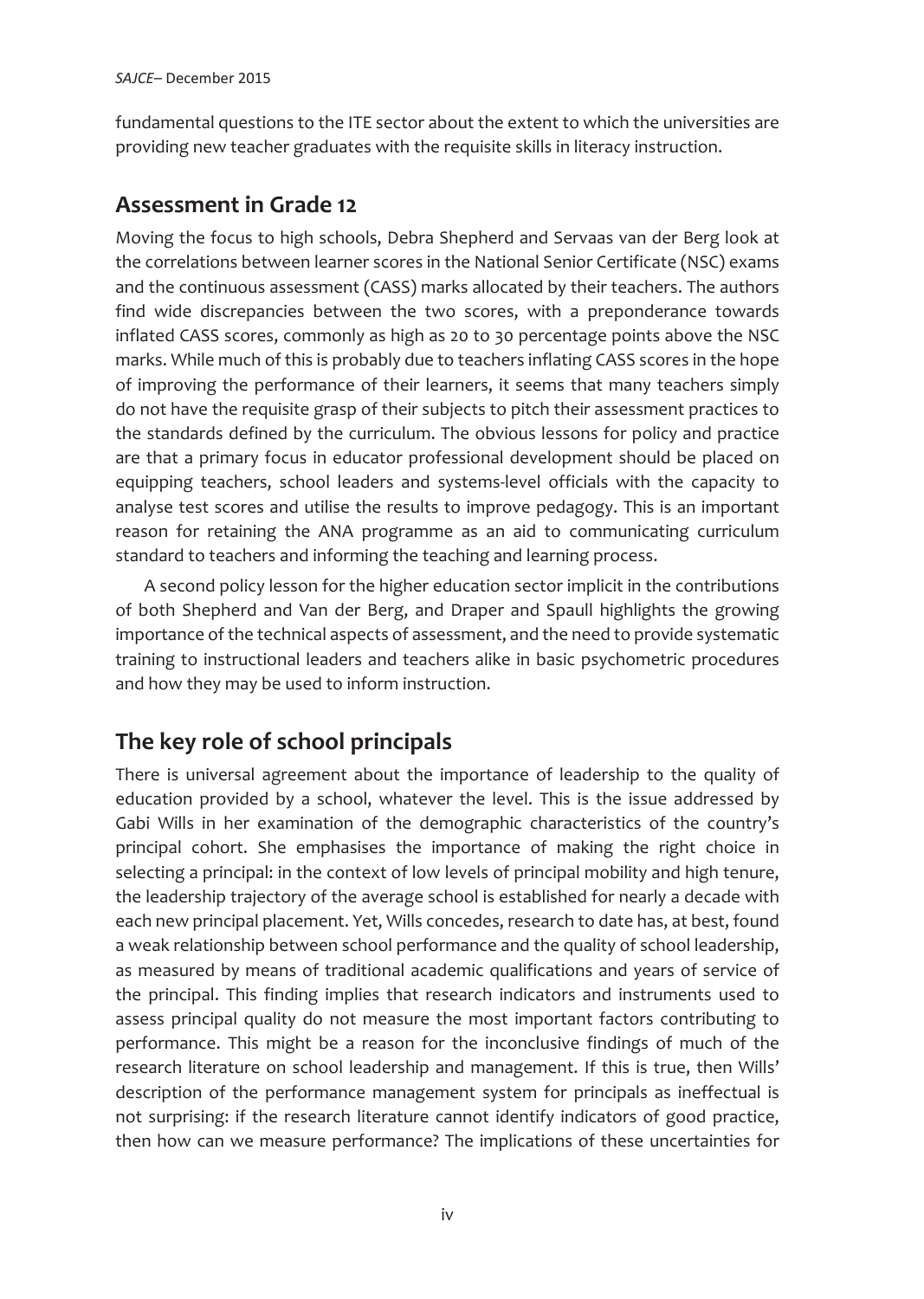the research community for school leadership are clear: develop a set of indicators of school leadership and management that guide effective practice.

Given the average age of principals (53 years of age in 2012), Wills predicts that large numbers will need to be replaced in the next five to ten years, further underlining the importance of effective recruitment and promotion procedures in building a cohort of good school leaders. Here too, transfer patterns appear to be skewed towards accentuating inequalities, with more competent leaders finding access into the best performing schools. Current policies are ineffective in ensuring that struggling schools are able to attract and incentivise talented leaders to help turn these schools around. In the interests of increasing the quality of leadership provided to schools, Wills strongly supports the National Development Plan proposals to introduce competency-based assessment in the appointment process, and to implement performance management for incumbent school principals.

There has been movement with respect to the first of these proposals, with the Western Cape applying competence testing in the selection of principals since 2012, and expressing confidence in the positive effects of this practice (NEEDU 2014a). There is some debate on this issue in other provinces and the DBE, while the possibility has been raised of reducing the autonomy of schools, and placing greater authority in the hands of the province, in order to combat nepotistic, corrupt or inefficient school management practices. This debate raises important considerations concerning the balance between maximising the devolution of responsibility to the school level in the interests of democracy, on one hand, and curbing corrupt or self-interested behaviour on the part of local leadership, on the other. Whichever way this debate proceeds in future, quality leadership is key to school improvement, and Wills provides useful suggestions for improving the recruitment and management of principals.

### **Teacher characteristics**

Paula Armstrong quotes Hanushek on one of the few points of agreement among research workers in the complex sector of teachers and teacher education: "[…] the quality of teachers is the key element to improving student performance" (Hanushek 2009:171, quoted in Armstrong in the present volume). Her project is to identify teacher characteristics – in terms of demography, qualifications and teaching experience – that impact on student performance. Working with the SACMEQ data base, it is not surprising that the only factor fitting this description found by Armstrong was teacher age. Survey-type data, on its own, is unlikely to uncover the complexities of school leadership and classroom pedagogy: these are processes that require more nuanced illumination through observational data, in combination with statistical methods. This conclusion raises research questions about how best to measure teacher quality: 'Are we on the right track?' Armstrong asks. Here too, the most likely answer to this question is: apparently not yet.

At the same time, Armstrong's conclusions that younger teachers (age group 19 - 29) perform significantly better on the SACMEQ teacher tests than their older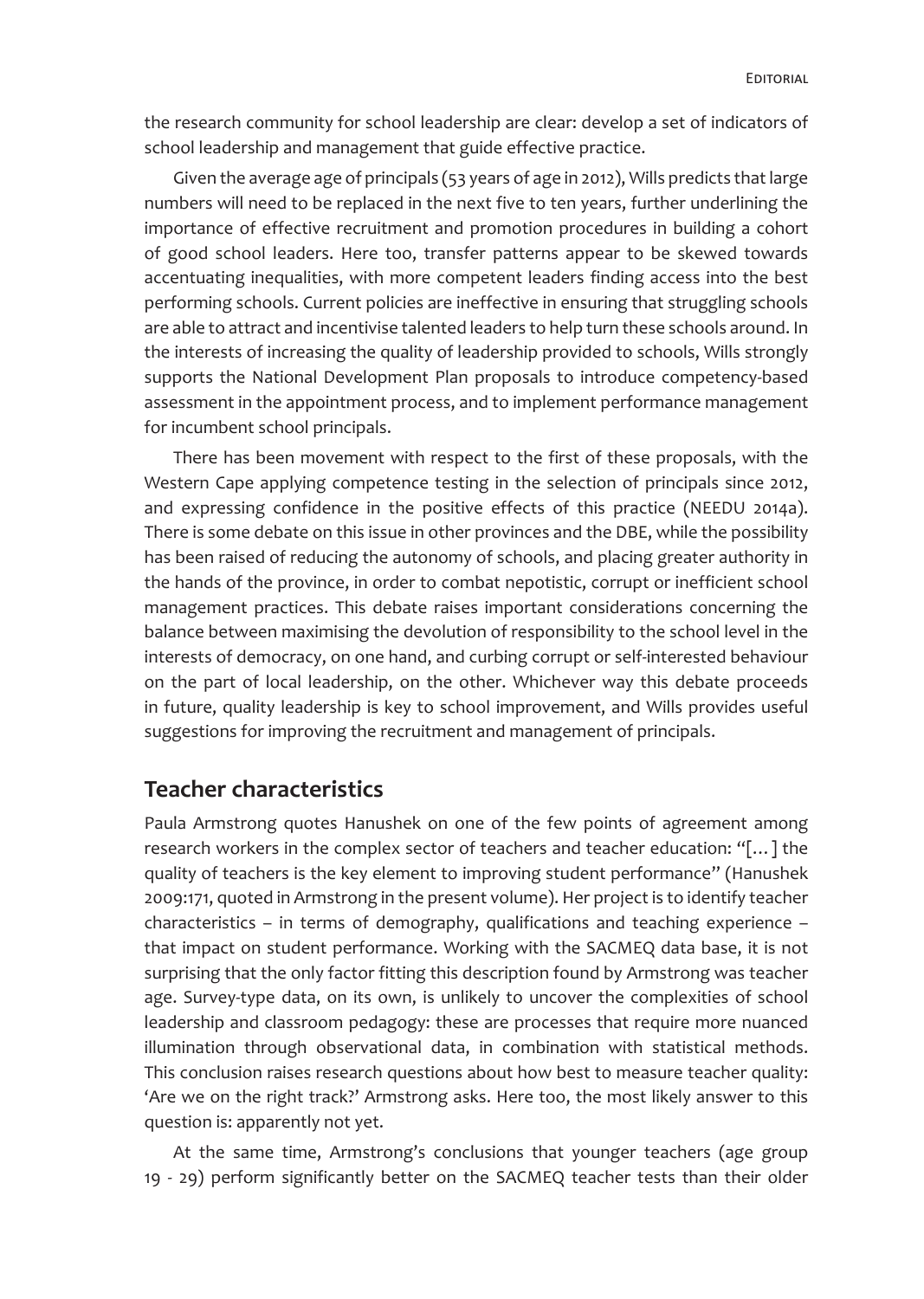peers, and that they are better able to increase the mean performance of students, are very significant. Younger teachers seem better able to elicit better performance from their students, an effect that could be explained in one of two ways. Younger teachers may relate better to their students because they are closer in age to them than their older counterparts. Another possibility is that changes to teacher training may have left teachers trained under the new university-based system better equipped to teach. Armstrong supports the second option, which implies that, since the reorganisation of the initial teacher education terrain in 2003, newly qualified teachers have received an education better suited to teaching than their older peers who were largely educated in the training colleges.

Armstrong's findings are a very welcome piece of good news for a sector which has had much bad press in recent years, starting in 2008 with Crain Soudien, then head of the University of Cape Town Education Faculty and chair of the Higher Education Quality Council (HEQC) review team, drawing attention to the "desperate state" of literacy and numeracy in the country. Yet, continued Soudien,

[w]e do not [...] have a body of empirical work and theoretical engagement that is able to speak to this situation […] after almost 50 years of serious research into teaching and learning, we cannot say, without qualification, what works and what does not.'

Soudien 2008:7

Shortly after the conference where Soudien made this statement, the HEQC published its wide-ranging – and largely negative – review of programmes in the sector. Of the eighty-one programmes reviewed, only thirty-nine (48%) received full accreditation, with eighteen (22%) either not accredited at all or 'On Notice of Withdrawal', and the remainder being conditionally accredited. More recent research indicates that curricula continue to miss some of the most important skills teachers need in primary school classrooms, such as the ability to teach reading, writing and basic mathematics to their learners (Taylor 2014). Government is attempting to redress these weaknesses through the promulgation of policy (RSA DHET 2015), but it is doubtful whether policy and regulation, on its own, is an adequate vehicle for raising quality.

Regarding continuous professional teacher development, Armstrong quotes Raudenbush (Raudenbush, Eamsukkawat, Di-Ibor et al 1993) on his finding that in-service training does not appear to have any significant effect on student performance, whereas internal supervision (by the school principal or another teacher at the school)' has a large and significant effect. These and similar findings pose questions for current initiatives in South Africa, such as those launched by the National Education Collaboration Trust, and the DBE in the form of its 1+4 Programme. Are we learning from our past mistakes and successes? Are we building a knowledge base to guide better development? Are we designing programmes that draw on past experience and scientific evidence? Or are we merely recycling ideas that have largely not worked in the past?

<sup>1</sup> This is in contrast to external supervision by a district official, which shows no significant impact on student performance.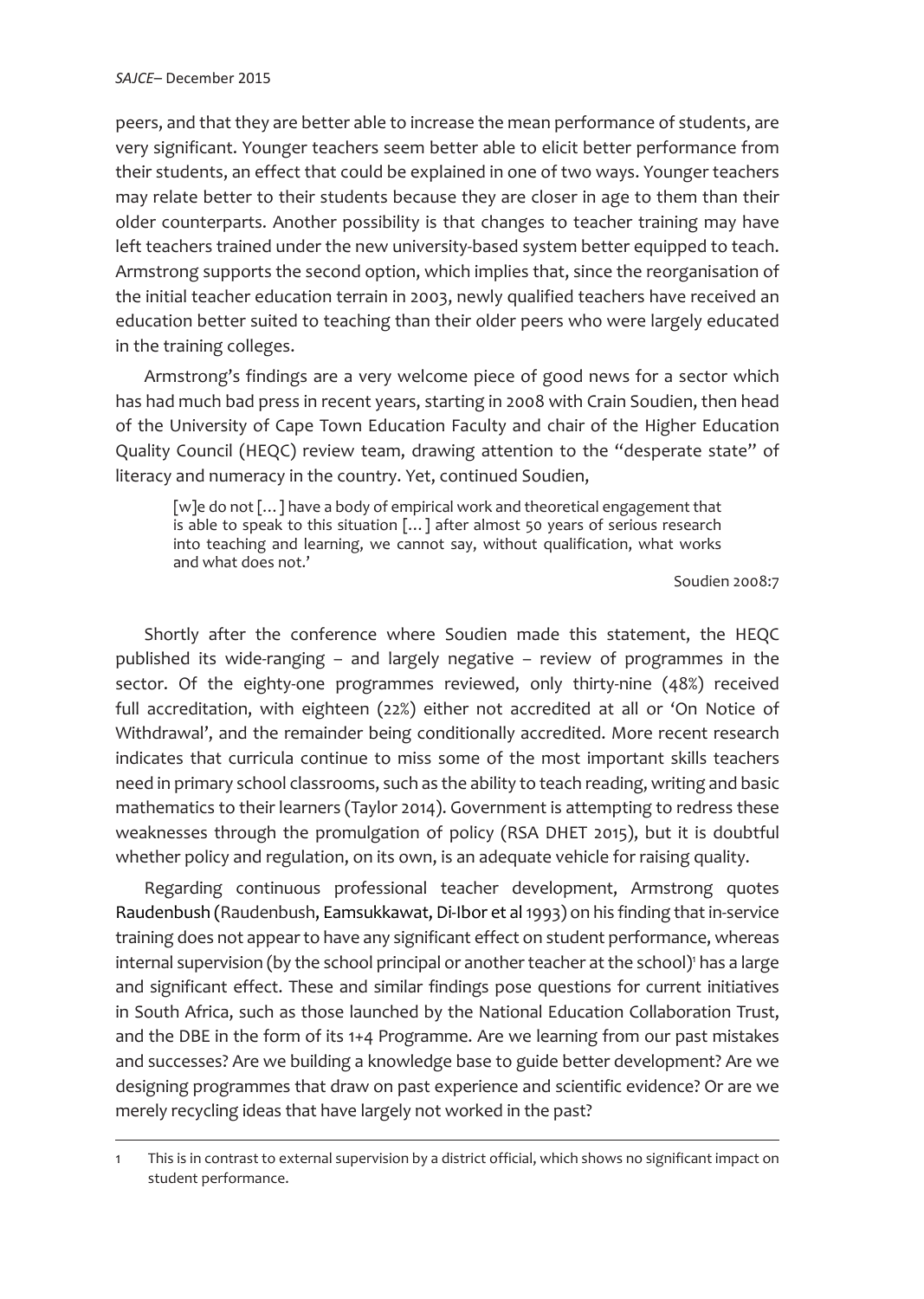# **The availability and quality of data**

In his contribution Chris van Wyk notes that in recent years there has been a considerable expansion in the availability, and in some cases also in the quality, of data available for policy formulation, management decision making and research. It must be said that this development has been an important contributor to the recent upsurge in policy-related research in the school sector. Not only is government commissioning more research, but it is making available data, both to its commissioned service providers and the research community in general. And this is occurring across government departments, making possible the linking of data on a variety of socioeconomic and other indicators.

Van Wyk produces an inventory of data sets available in the terrain of education, details their features, and indicates where they can be found. This is very helpful information for research workers. He goes on to make recommendations for improvements to the accessibility and utility of existing data sets. In particular, Van Wyk recommends that data sets be linked through the standardization of unique institution and individual identifiers.

# **Conclusion**

The most significant development in South African education since the establishment of the first democratic government in 1994 has been the growth in numbers enrolled at all levels of the system: Grade R, primary and secondary schools, Further Education and Training (FET) colleges and universities (Table 1).

|           | <b>Grade R</b>                | Secondary<br>schools          | <b>Colleges and</b><br><b>AET</b> | University                                            | <b>Teachers</b> |
|-----------|-------------------------------|-------------------------------|-----------------------------------|-------------------------------------------------------|-----------------|
| Growth no | 552739                        |                               | 312 062                           | 428 373                                               | 5050            |
| Growth %  | 244%                          | 300%                          | 87%                               | 82%                                                   | 48%             |
| Period    | 2000-13                       | 1970-1995                     | 2010-13                           | 1994-2012                                             | 2004-2013       |
| Source    | <b>RSA DBE</b><br>2011a; 2013 | Crouch &<br>Vinjevold<br>2006 | <b>RSA DHET</b><br>2014           | Taylor,<br>Fleisch &<br>Shindler<br>2008; CHE<br>2014 | CDE 2015        |

|  |  | Table 1: Growth in enrolments in education by level |  |  |
|--|--|-----------------------------------------------------|--|--|
|--|--|-----------------------------------------------------|--|--|

Some of the phenomenal growth in enrolment began under apartheid, particularly with respect to secondary schooling following the Soweto uprising of 1976, and higher education, where an expansion of 73% was recorded during the seven years leading up to 1994. But growth in Grade R, colleges and universities has exploded since 1994. Such rapid expansion must strain resources, and in particular, the skilled human resources required to deliver quality education. Under the circumstances, a policy question that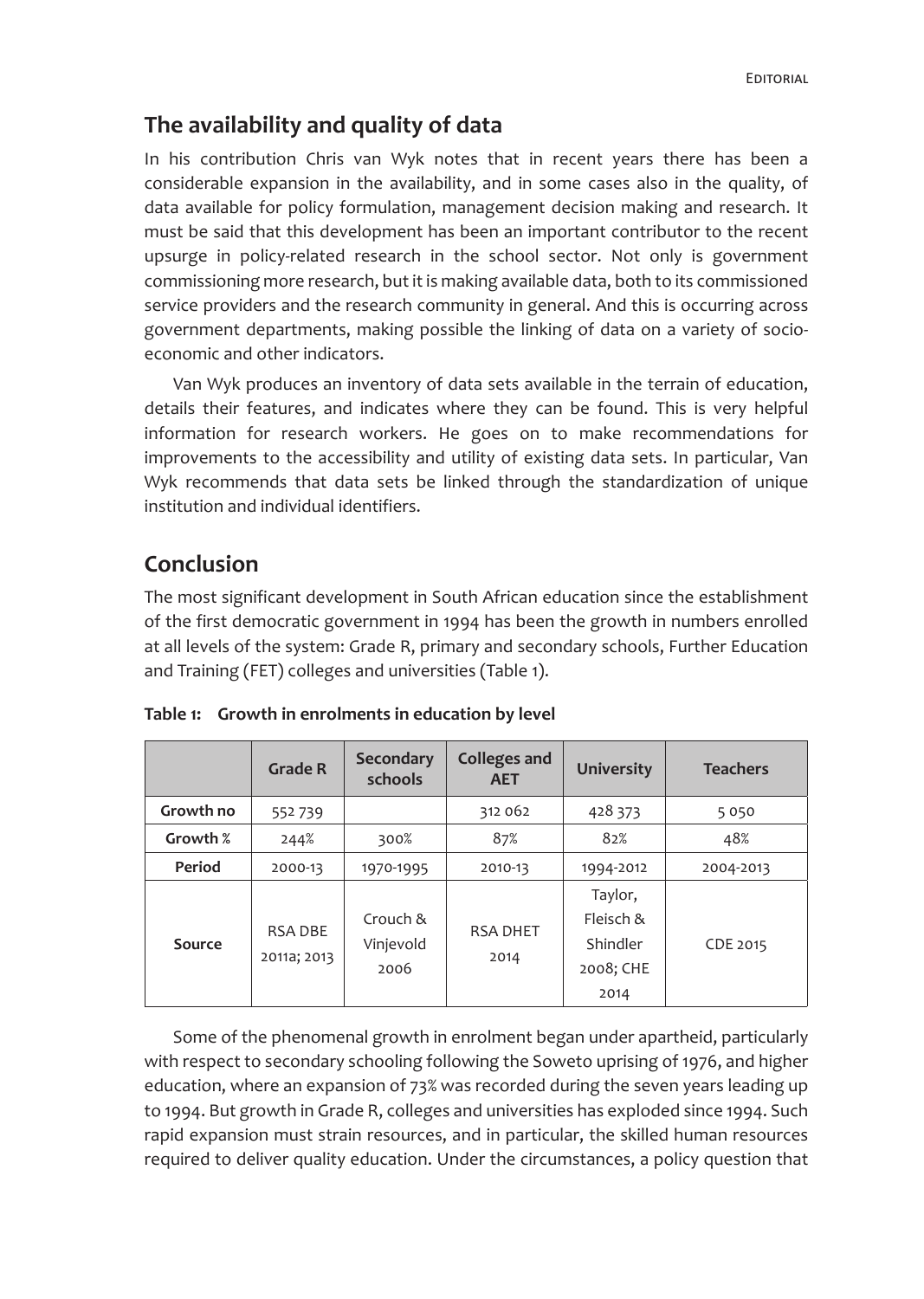begs asking is: would it not be wise to place a moratorium on further expansion and focus on quality? For example, in pursuing technical and vocational training, why not build centres of true excellence – say, an outstanding FET college in each province – staffed by the best teachers, with excellent facilities, and a student body selected from among poor children exhibiting the highest potential? This would both boost the skilled human resources the country so badly needs, and create role models of children rising out of poverty through the development and exercise of their talent.

Line function ministries tend to avoid such choices, for two main reasons. First, political time horizons are shorter than the time it takes to build successful institutions, and in the meantime budding centres of excellence look like bastions of privilege. Second, the symbolic benefits of providing easily visible resources such as learning places for children, new buildings or computer hardware, tend to obscure, in the short term, the poor quality attendant on such expenditure.<sup>2</sup> In addition, should it become apparent that the benefits offered by such education are not fulfilled in the market, the public will lose faith in the promise of education to fulfil their aspirations, and that is a frightening prospect. A key element in developing the education system is the importance of having a long-term plan, such as the National Development Plan, to guide government in developing long-term quality goals. And here the work of the Department of Planning, Monitoring and Evaluation is important – in commissioning independent research into key problems of delivery.

These considerations point to a long-standing debate in the field of public policy analysis concerning the relationship between goals that seek to promote equity through spreading resources more equitably across the population, and those that prioritise efficiency (or development), which, classically, were thought to require the concentration of resources. Thus, for makers of public policy, choices were often seen to involve difficult trade-offs between competing policy options serving, respectively, the goals either of equity or efficiency (NEPI 1993). A break with this dichotomy was attempted by the World Bank in 2006, when it declared that:

For many, if not most, people, equity is intrinsically important as a development goal in its own right. But this Report goes further, by presenting evidence that a broad sharing of economic and political opportunities is also instrumental for economic growth and development.

World Bank 2005: 9

Equity *and* development; we can have both, the Bank confidently asserted, and the achievement of this state would depend on two principles: equality of opportunity, irrespective of the conditions of one's birth; and the avoidance of deprivation in outcomes, particularly in health, education and consumption levels.

<sup>2</sup> To its credit, the Department of Basic Education has published a plan for schooling directed towards twenty-seven goals; nine of the thirteen output goals are unequivocally about improving the quality of provision (RSA DBE 2011b). However, problems with the system designed to measure quality is bedevilled with problems of design and perceptions that government is spinning the results, although it is not clear whether this is through ignorance or design.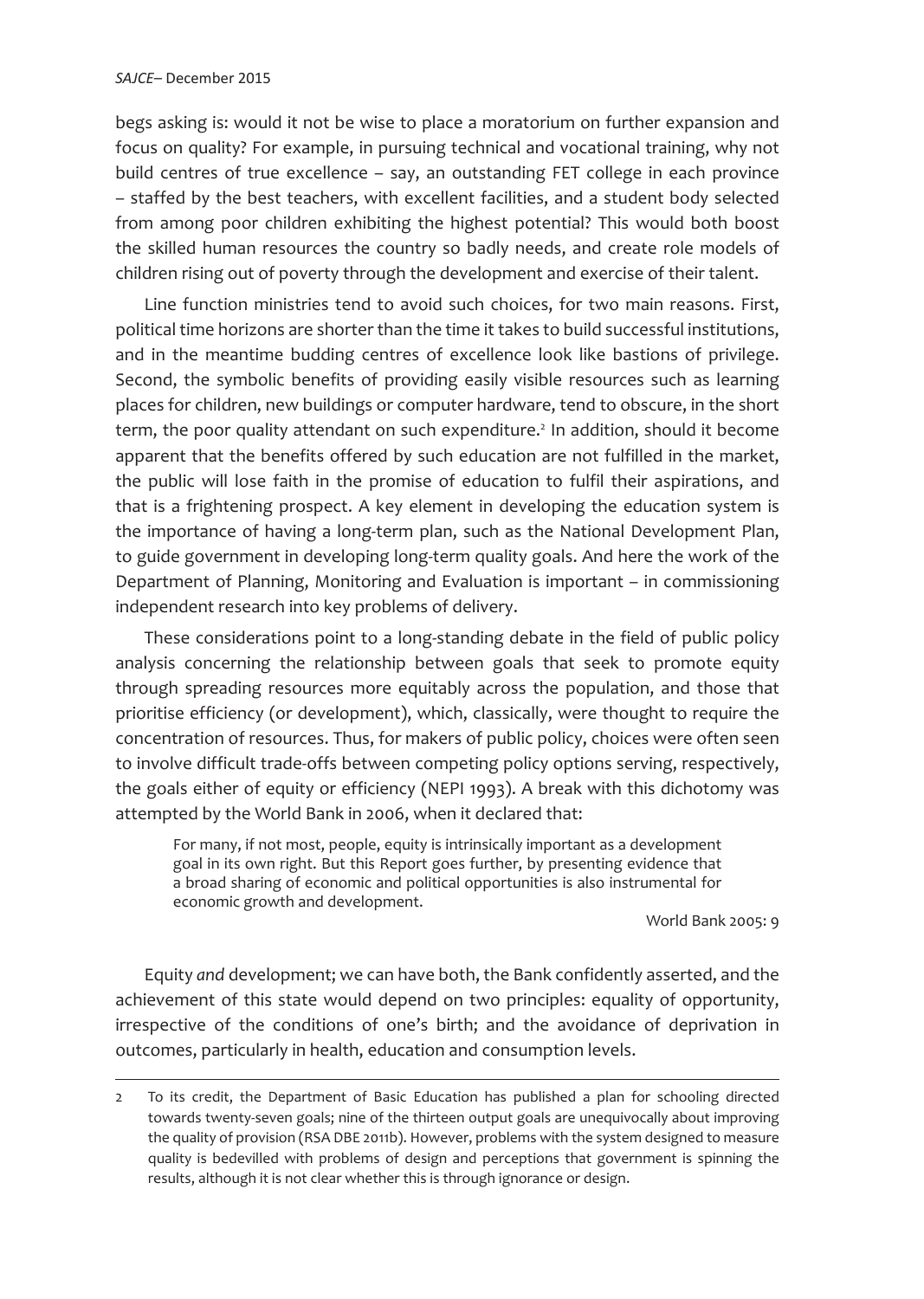Yes, but that is precisely the problem: it is one thing to spread resources relatively equitably across the population; indeed public resources in South Africa have a propoor bias. But it is quite another matter to achieve the second principle on which equity depends: equality of outcomes. The papers in this volume indicate how far the education system is from giving effect to the principle of equality of learning outcomes. Debates about alternative routes to equity are vast and cannot be entered into systematically here, except to make the point that we live in a time of uncertainty regarding many policy issues, most obviously in the field of national and cross-national financial regulation, and environmental control.

Nowhere is this uncertainty better illustrated than in the 2015 *World Development Report* (World Bank 2015). The title of this *Report* – 'Mind, Society, and Behavior' – captures the idea that paying attention to how humans think and how history and context shape thinking can improve the design and implementation of development policies and interventions that target human choice and action. "To put it differently," the Bank declares, "[…] development policy is due for its own redesign based on careful consideration of human factors" (ibid:2). The details of this new approach sound intellectually exciting, politically inclusive, and plain commonsensical. It also sounds as if the Bank is going back to the drawing board. This is not to hold a candle for the particular approaches, past and present, adopted by the Bank, but to illustrate how uncertain this major player has become about the effects of its own policy advice and funding choices. The 2015 *World Development Report* concedes that experts, policy makers and development professionals, like everyone else, are subject to the biases and mistakes that can arise from thinking automatically, thinking socially, and using faulty mental models. It recommends that development professionals need to be more aware of these biases, and that organizations should implement plans to ameliorate them.

In this climate, the final advice offered by the 2015 *Report* (World Bank 2015) is that development practice requires an iterative process of discovery and learning. Careful research, replicated under different conditions, viewed from different angles, is what builds a knowledge base to guide policy. These proposals seem eminently sensible. In the past they have been little practiced in South Africa in the domain of education, but the papers in the present volume indicate that the capacity to undertake policy-related research is expanding. At the same time, a major factor in stimulating policy research in education is the willingness on the part of providers – principally government – to commission such work to private sector and civil society agents and to make information available for secondary analysis.

In conclusion we offer four priorities for policy research in South Africa. First, if primary school teachers are unable to teach literacy and basic numeracy to their learners, there seems little point in attempting any of the other subjects. Yet, it has become as clear as day that the majority of South African teachers are unable to wield either of these skills effectively in their classrooms. It also seems obvious that they should learn these disciplines during their initial teacher education, pointing to a primary quality blockage in the cycle of schooling. Developing effective literacy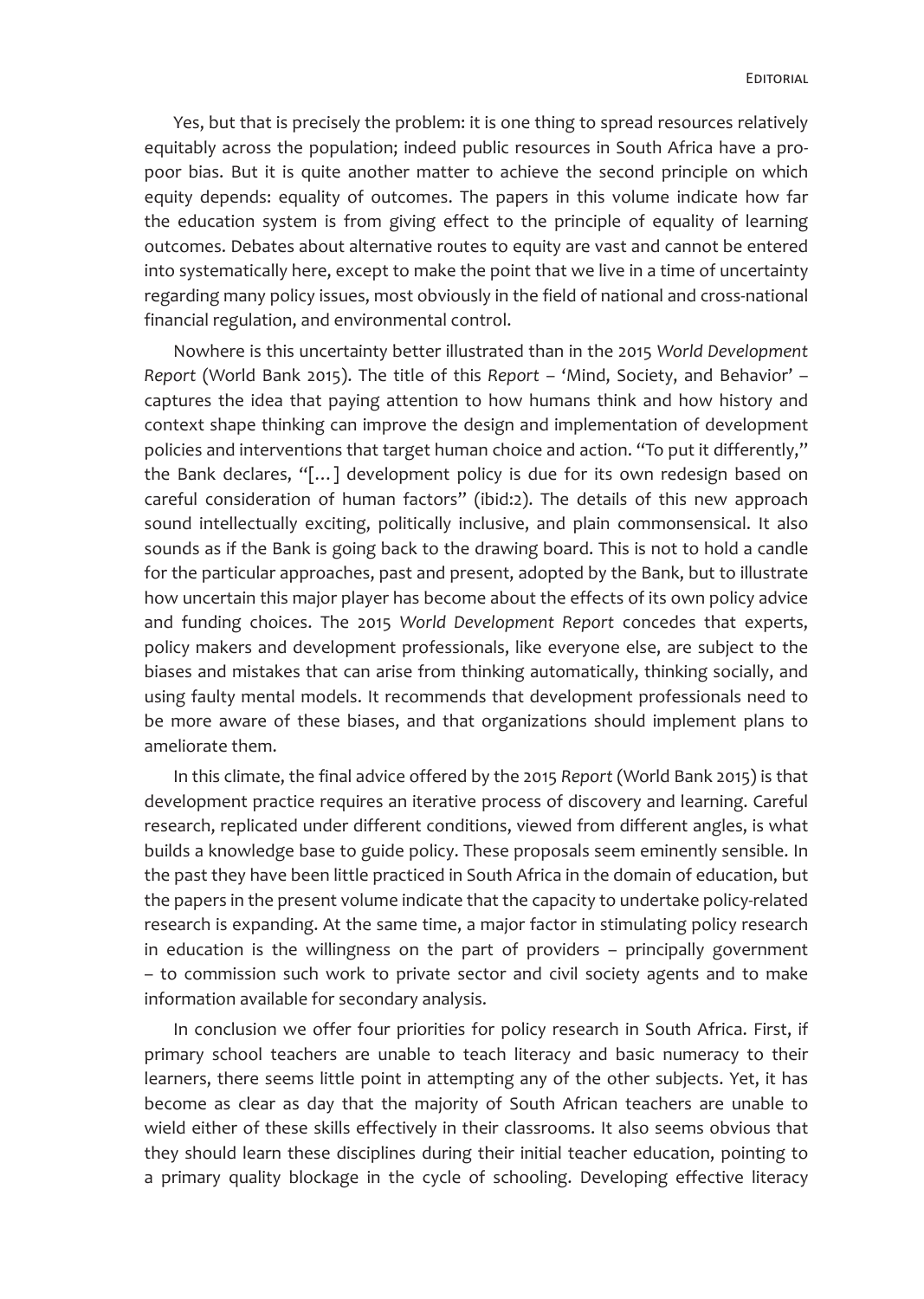and numeracy programmes that equip new teachers for successful instruction are research and development tasks that only partially intersect with policy research. They will require work on the part of experts in curriculum, pedagogy and assessment, and their achievement will immeasurably enhance the professional status of teaching.

A second priority must be to establish the characteristics of effective school leadership and management, and of successful teaching. There has been much criticism of the Integrated Quality Management Strategy, in the sense that many of the indicators bear no necessary relationship to effective pedagogy or school leadership (RSA DoE 2009). Yet, to date research results in this area have been disappointing. These are also tasks that require the participation of educational experts, in addition to statistical modellers. Effective pedagogy will be determined by the extent to which it achieves success in getting learners to master the curriculum, which links this second priority closely to the first.

A third priority concerns in-service training. Government budgeted R1.1 billion to training in 2014 (RSA DBE 2015). Although only R4.2 million was spent, this is a significant sum. The private sector contributed at least an equivalent amount (Trialogue 2015). But what have we learnt from all this activity, which has been operating at this kind of scale for decades? Not much, is the honest answer. The priority here is not only to evaluate individual programmes, but to systematically build a knowledge base that guides effective policy, programme design and roll-out. Two of the research programmes in this area (Fleisch, Taylor, Schöer & Mabogoane 2015; Schollar 2015) have both adopted or are adopting a research and development approach. A third example in this important field is the meta-analysis conducted by Besharati and Tsotsotso (2015).

The fourth priority for research into educational policy and practice lies in the field of technology, a key topic not touched on by the contributors to this volume. Technology, in a wide variety of forms, and serving a multitude of uses, is flooding into our schools and classrooms. The inflated expectations attendant upon – and inadequate preparation for – many large initiatives often do not seem to heed the advice of the Organisation for Economic Co-operation and Development (OECD) on the potential of technology to enhance the quality of schooling: "Technology can amplify great teaching, but great technology cannot replace poor teaching" (OECD 2015:190). Technology roll-out comes with many problems that, if not addressed, "may do more harm than good to the teacher-student interactions that underpin deep conceptual understanding and higher order thinking" (ibid). Gauteng is currently in the middle of a second round of technology roll-out, following the failed Gauteng Online programme of a decade ago. Have we learnt any lessons from these efforts? Are we learning from the rapid roll-out of phase two? It seems that the deployment of technology in schools, an inevitable development, would happen most efficiently if accompanied by research of various kinds: design, implementation, process and impact.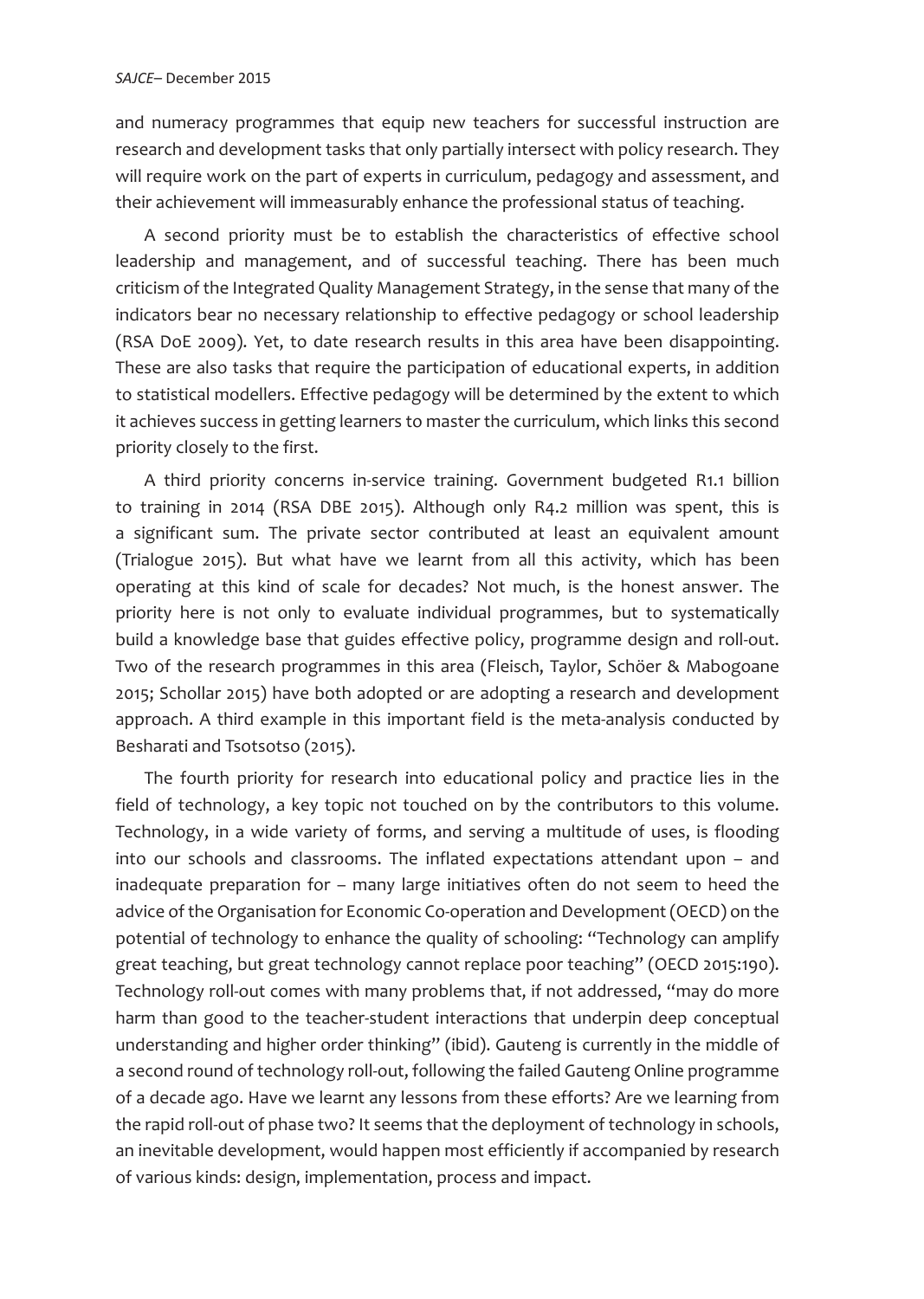## **References**

- Besharati, N. & Tsotsotso, K. 2015. In search of the education panacea: A systematic review and comparative meta-analysis of interventions to improve learner achievement in South Africa. Unpublished research report. Johannesburg: University of the Witwatersrand.
- CDE (Centre for Development and Enterprise). 2015. *Teachers in South Africa: Supply and demand 2013 – 2025.* Johannesburg: Centre for Development and Enterprise.
- CHE (Council on Higher Education). 2010. Report on the National Review of Academic and Professional Programmes in Education. *HE Monitor*, No 11. Pretoria: Council on Higher Education.
- CHE. 2014. *Vital Stats: Public Higher Education 2012*. Pretoria: Council on Higher Education. Retrieved from http://www.che.ac.za/sites/default/files/publications/ VitalStats%202012%20Web.pdf (assessed 13 September 2015).
- Crouch, L. & Vinjevold, P. 2006. South Africa: Access before quality, and what to do now? *Profesorado*, 10(1).
- Fleisch, B., Taylor, S., Schöer, V & Mabogoane, T. 2015. *Assessing the impact of the RCUP: A report of the findings of the impact evaluation of the Reading Catch-Up Programme.* Johannesburg: Zenex Foundation.
- NEEDU (National Education Evaluation and Development Unit). 2013. *NEEDU National Report 2012: The State of Literacy Teaching and Learning in the Foundation Phase*. Pretoria: National Education Evaluation and Development Unit.
- NEEDU. 2014a. *NEEDU National Report 2013: Teaching and learning in rural primary schools*. Pretoria: National Education Evaluation and Development Unit.
- NEEDU. 2014b. *NEEDU Reading Study 2013: The state of reading in Grade 5 in selected rural primary schools*. Pretoria: National Education Evaluation and Development Unit.
- NEPI (National Education Policy Investigation). 1993. *National Education Policy Investigation: The Framework Report and Final Report Summaries.* Cape Town: Oxford University Press and NECC.
- OECD (Organisation for Economic Co-operation and Development). 2015. *Students, computers and learning 2015 – Making the connection*. Retrieved from http://www. oecd.org/publications/students-computers-and-learning-9789264239555-en.htm (accessed 9 October 2015).
- Raudenbush, S.W., Eamsukkawat, S., Di-Ibor, I., Kamali, M. & Taoklam, W. 1993. Onthe-job improvements in teacher competence: Policy options and their effects on teaching and learning in Thailand. *Educational Evaluation and Policy Analysis*, 15(3):279-297.
- Ray, D. 1998. *Development Economics.* Princeton: Princeton University Press.
- RSA DBE (Republic of South Africa. Department of Basic Education). 2011a. *Universal Access to Grade R: Policy Framework.* Pretoria: Department of Basic Education.
- RSA DBE. 2011b. *Action plan to 2014: Towards the realisation of Schooling 2025*. Pretoria: Department of Basic Education.